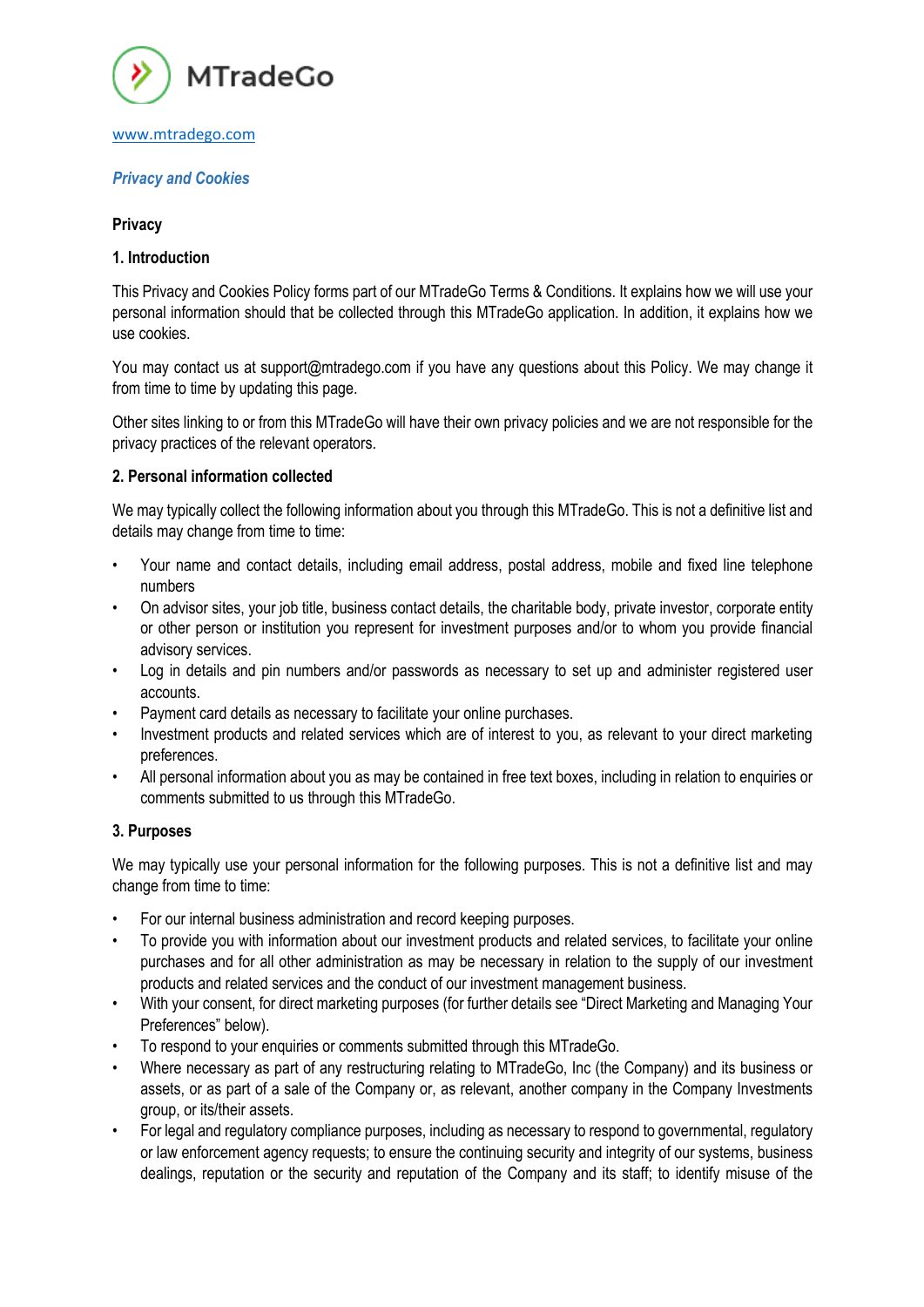

Company's systems and any fraud or other illegal or unlawful activity or any other activity which is or may be contrary to our legal and regulatory compliance obligations.

• As may otherwise be necessary for responsible corporate governance or as otherwise required or permitted by applicable laws and/or regulations.

### **4. Data disclosures and data sharing**

Your personal information may be shared as necessary with our service providers. They may be retained, for example, to provide services in relation to administration, direct marketing; MTradeGo hosting and management; data storage and back up; and such other services as may be relevant to our business from time to time. This includes disclosures to any person or company to whom we delegate responsibility for the administration, operation and/or maintenance of this MTradeGo. In addition, we may disclose your personal information:

• In response to a court order, request for cooperation from a law enforcement or other government agency; to establish or exercise legal rights; to bring or defend legal claims; as may necessary for responsible corporate governance or as otherwise required or permitted by applicable laws and/or regulations;

• In circumstances in which we believe disclosure is appropriate in connection with fraud prevention and prevention of other illegal or unlawful activity or any other activity which is or may be contrary to our legal and regulatory compliance obligations; to protect and defend the rights, property or safety of the Company and/or other companies in the Company Investments group, its/their investors and other clients, staff, and/or service providers; responsible corporate governance or compliance with applicable laws and/or regulations.

• To buyers in the event of any restructuring relating to the Company and its business or assets, or as part of a sale of the Company or, as relevant, other companies in the Company Investments group, or its/their assets.

### **5. Data transfers**

Your personal information may be transferred outside your own country. In particular, your personal information may be transferred to other countries. The Company will seek to ensure your personal information is protected in those other countries or territories in accordance with applicable data privacy law.

### **6. Retention**

In accordance with applicable data privacy law, we will retain your personal information for as long as is necessary for the relevant purposes described above.

### **7. Updating and obtaining copies of your personal information**

If you believe the personal information we hold about you is inaccurate, incorrect or incomplete, please tell us as soon as possible. See "Contact Us" below. You may request copies of your personal information from us. All requests must be in writing (i.e. by post or by email)]. Please contact us for further details. See "Contact Us" below.

### **8. Security**

In accordance with our obligations under applicable data privacy law, we take all reasonable precautions to seek to keep your personal information secure, including precautions against unauthorised access or loss. Likewise, we seek to keep secure all confidential information you send to us. Our "Security Statement" on this MTradeGo contains more details about our MTradeGo security measures. However, in common with all MTradeGo operators, we cannot guarantee the security of any data transmitted by Internet email or through this MTradeGo.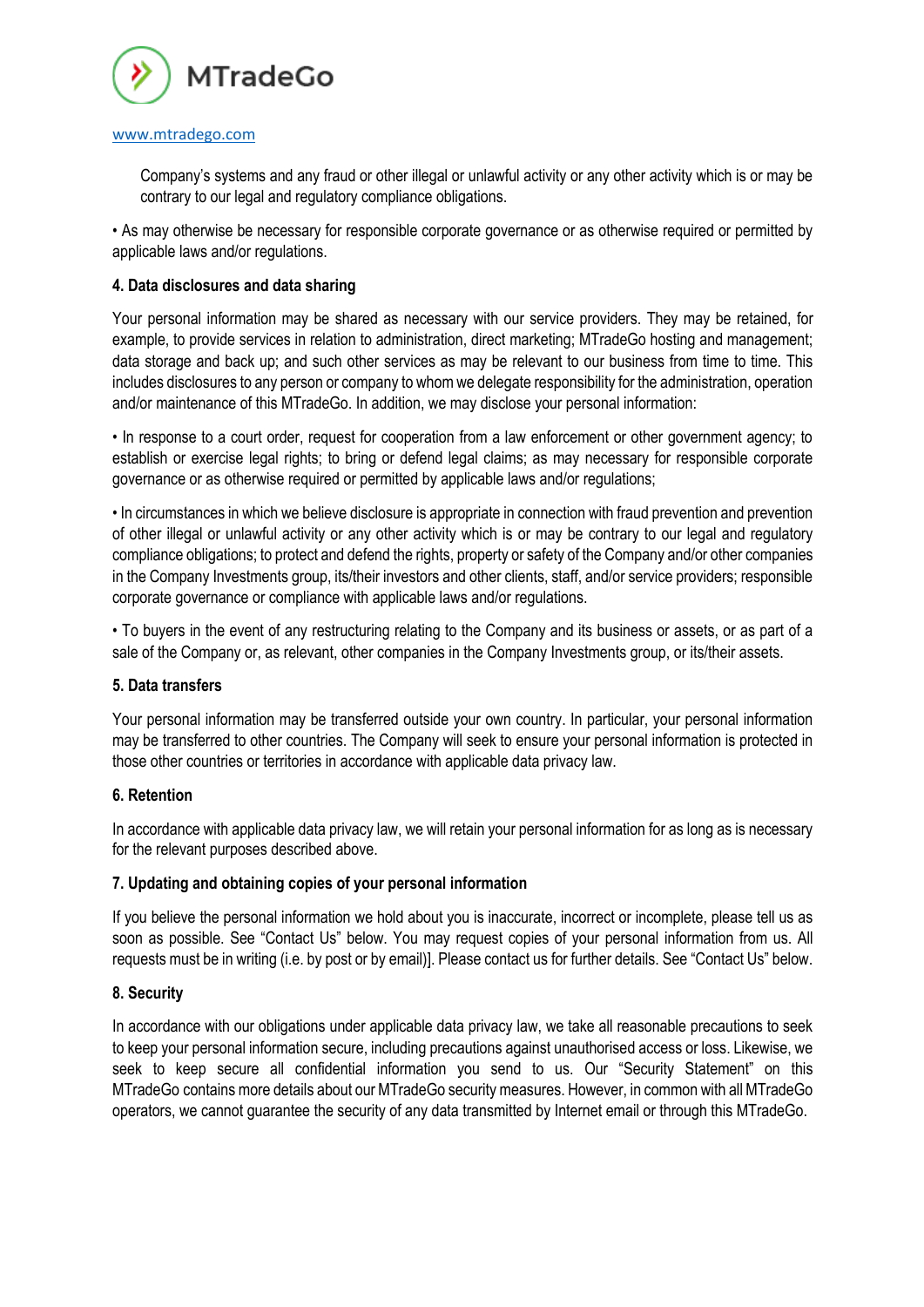

### **9. Data anonymisation and aggregation**

We may process anonymised or aggregated data which does not identify you. We may share it with other companies in the Company Investments group or with other third parties. That data will not be subject to the relevant sections of this Privacy and Cookies Policy or to data privacy law. That data may be used for statistical analysis and administration, including analysis of trends, carrying out actuarial work, tailoring products and services, risk assessment and analysis of costs and charges in relation to our products and product support services, to compile (non-identifying) demographic data such as which pages of the MTradeGo are used most frequently (please refer to our Cookie Policy), sales, traffic patterns and related site information.

### **10. Direct Marketing and Managing Your Preferences**

With your consent, we may use your personal information for direct marketing purposes, including sending you marketing communications about investment products and related services of the Company Investments group. Direct marketing may include communications by post, email, telephone calls, SMSs, communications through third party instant messaging systems and such other electronic communication as may become relevant from time to time. You may unsubscribe from direct marketing from the Company at any time by following the instructions in the marketing communication itself or by contacting us through this MTradeGo.

### **11. Monitoring and interception of communications**

Emails and telephone calls, SMSs, communications sent through this MTradeGo and communications through third party instant messaging systems (as relevant), as between you and the Company staff, may be monitored and, in specific circumstances, intercepted, for legal and regulatory compliance purposes; to address actual or potential HR disciplinary matters; to ensure the continuing security and integrity of the Company's systems, business dealings, reputation or the security and reputation of the Company and its staff; and for all other purposes as may be required or permitted by applicable legal and regulatory obligations.

### **12. IP Addresses**

An IP address is a number which recognises the computer or other device used to access the Internet. Typically, a web server automatically collects IP addresses and uses them to administer MTradeGo. IP addresses are typically used in conjunction with cookies for the purpose of "remembering" computers or other devices used to access this MTradeGo. For further details see "Cookies" below.

### **13. Cookies**

# **13.1 Cookies and consent collection**

This MTradeGo uses cookies. Cookies are text files containing small amounts of information which are downloaded to your computer or other device when you visit a MTradeGo. They are used to help you navigate MTradeGo Apps efficiently and perform certain functions. On your first visit to our home page a banner appeared to make it clear that this MTradeGo used cookies and to direct you towards this Privacy and Cookies Policy. It was explained to you on that first visit that by continuing to browse this MTradeGo you would be agreeing to our use of cookies. This means that by using this MTradeGo, you are deemed to be giving your consent to our use of cookies in the manner set out below.

### **13.2 Classification of cookies**

Cookies can be classified by duration and by source

**Duration**: This MTradeGo uses both session and persistent cookies: